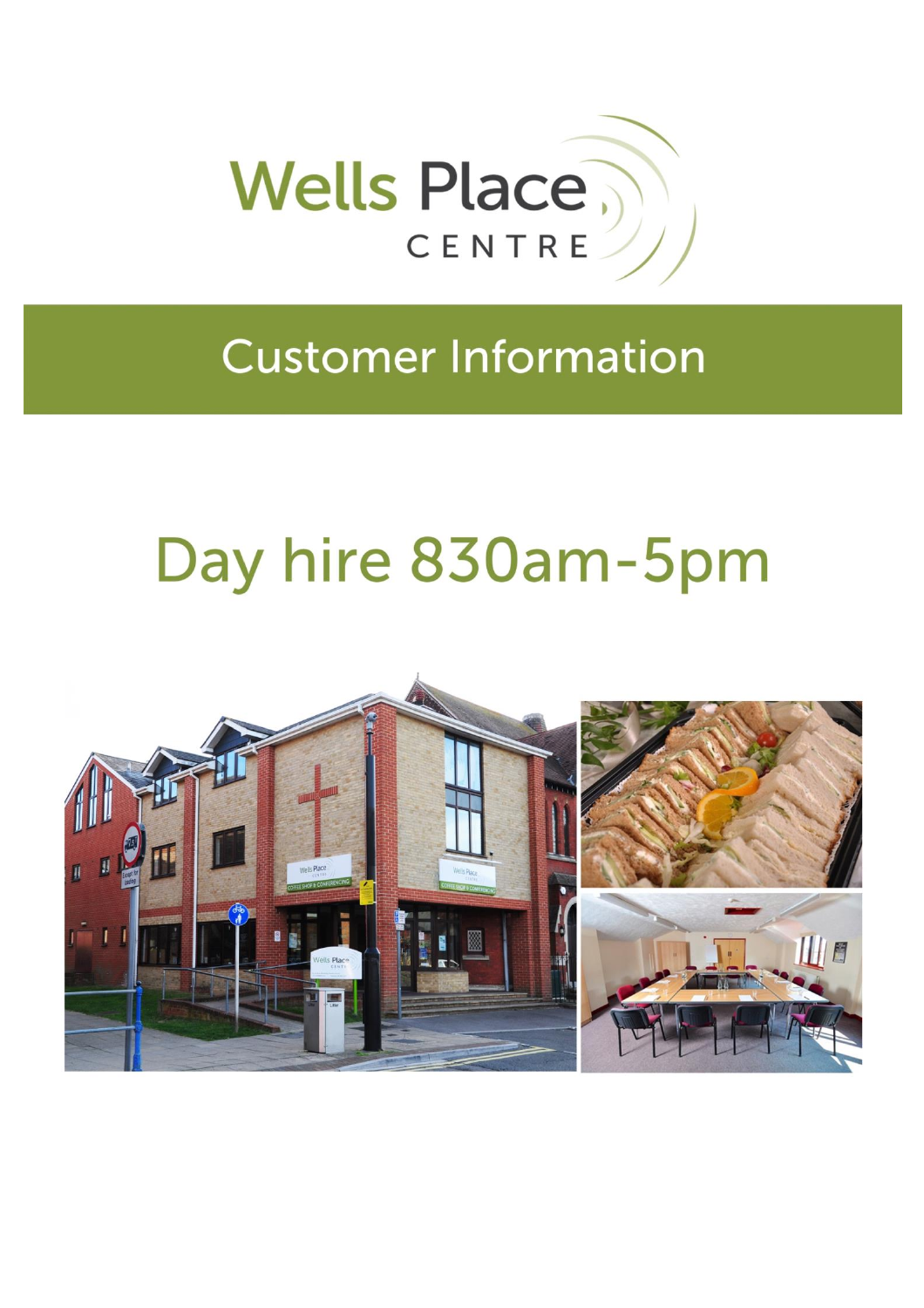

## **WELCOME TO WELLS PLACE CENTRE**

## This booklet contains the following information:

- WiFi Code

- Emergency Evacuations Procedures

- PEEPS

- Terms & Conditions of hire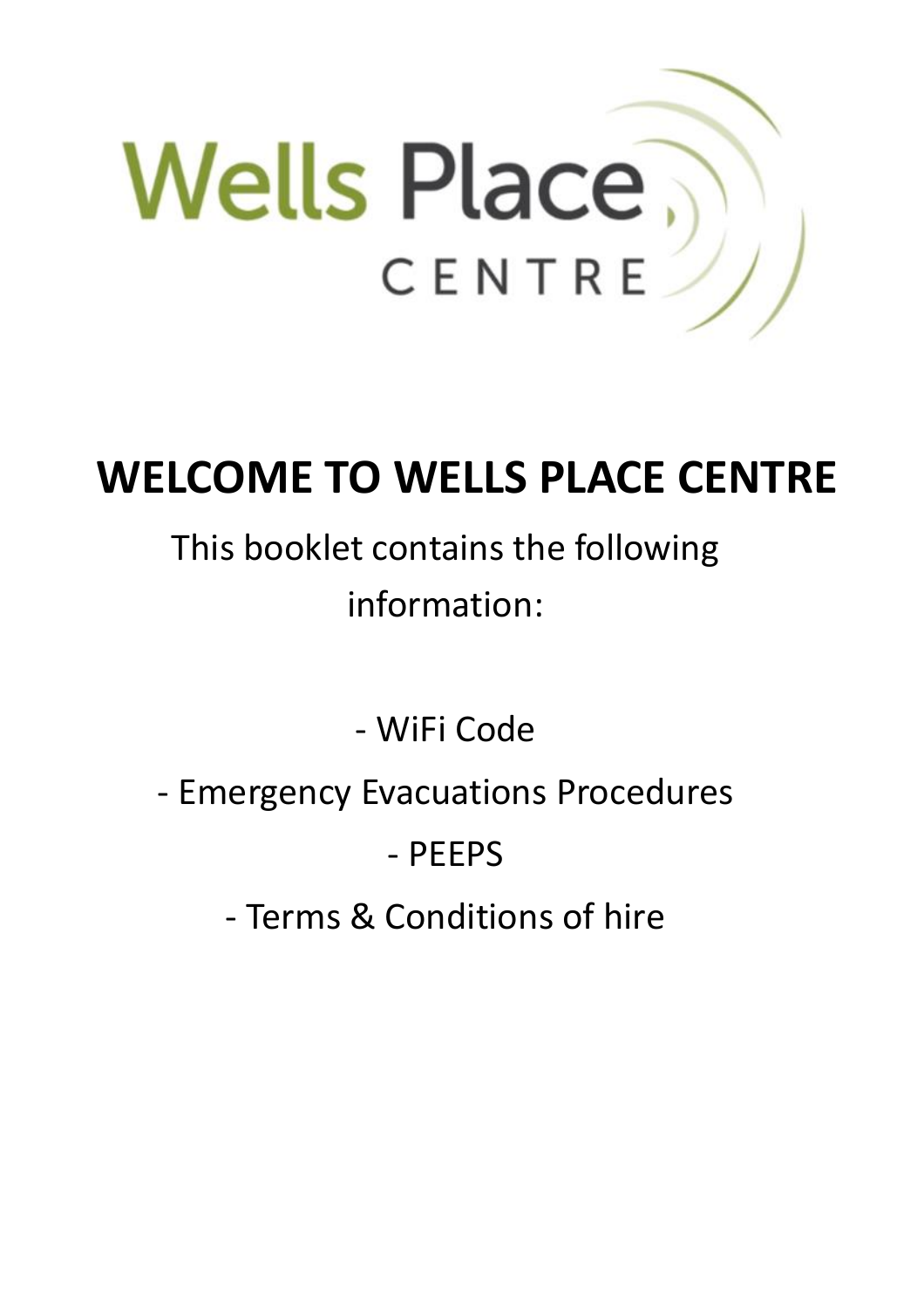

### **Connecting to the Wells Place Centre Guest WiFi**

- In your WiFi connection choose the open network with the name "WPC" and connect to it.
- When you first go to a webpage you will instead be directed to the following screen:



- Type in the Guest Passcode of 01489 and agree to our Terms & Conditions by pressing "Connect".
- You will then be directed to your chosen webpage.
- If you want to connect to something other than a webpage eg your email, you will need to visit a webpage first to enable the connection. You will then be able to connect to your email.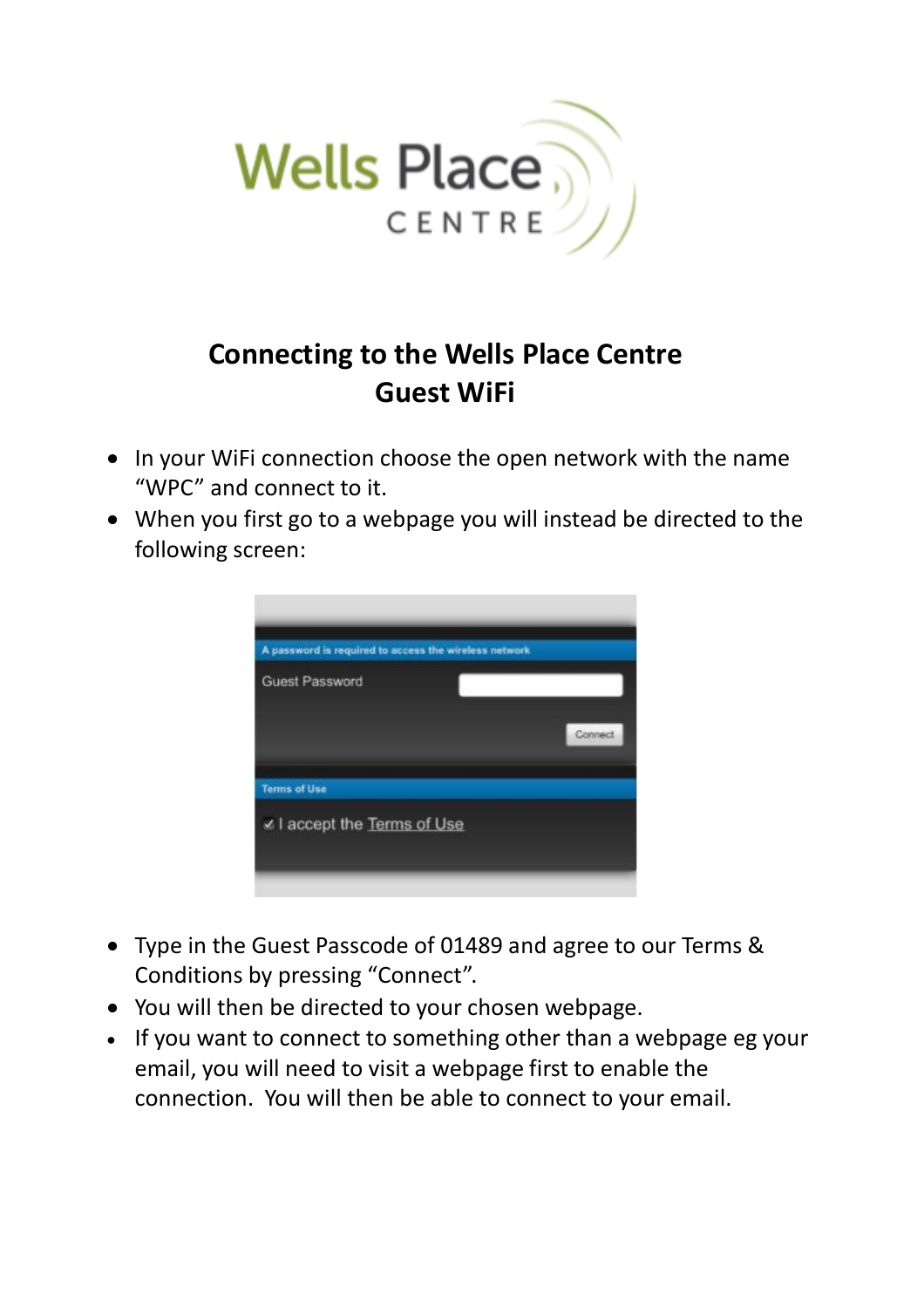## **GROUP LEADERS**

## **EMERGENCY EVACUATION RESPONSIBILITIES & PROCEDURES MON-FRI 8.30AM TO 5PM**

### **Your responsibilities**

- 1. At the start of your meeting, please point out the fire exit and fire escape route to all attendees. If you are unsure of the route, please ask our receptionist to clarify this for you.
- 2. If you have a mobility impaired member of your group, please consult with them regarding their preferred means of evacuation in the event of an emergency. They will have received a card at reception explaining their options *and there is also a copy in this pack*. Please inform our receptionist of their choice before your meeting commences if they haven't already done so. Please also nominate a member of your group to assist us with their evacuation.
- 3. If you have a sight impaired member of your group, please nominate a member of your group to assist them down the stairs and to a place of safety in the event of an emergency.
- 4. In the event of an emergency, please ensure that all the members of your group have exited the room and are making their way outside. If you have a hearing impaired member of your group, please take special care that they are aware of the fire alarm sounding and the need to evacuate.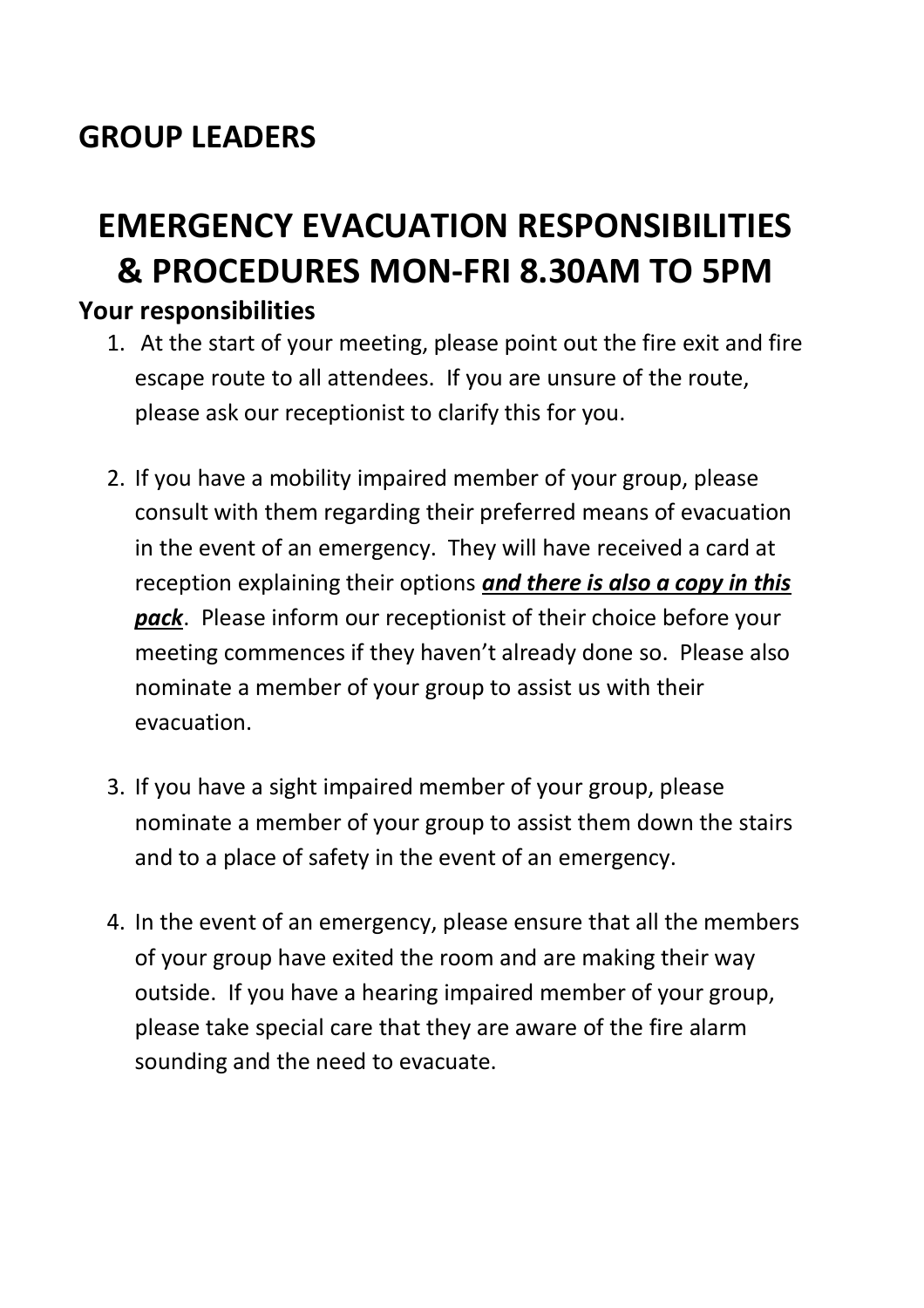### **Procedures to share with your group**

1. If you discover a fire, sound the alarm by using the RED **FIRE ALARM** boxes on the walls and vacate the building. If safe to do so, inform the **WPC MANAGER** or **RECEPTIONIST** of the location of the fire.

**2.** On hearing the FIRE ALARM, **EVACUATE** the building using the nearest marked FIRE EXIT.

**UPDATE: Where possible maintain 2m Social Distancing and the one way system around the building – however, the priority is to exit the building as soon as possible using the nearest exit point regardless of COVID19 measures.**

- CLOSE all doors and windows
- DO NOT use the lift
- DO NOT STOP to collect personal belongings

If you have a mobility impairment, a member of Wells Place Centre staff will meet you at your room to assist with the evacuation provided it is safe for them to do so and that you have made this need known before your meeting commenced.

3. **ASSEMBLE** outside McDonalds fast food restaurant at the front of the Swan Centre maintaining social distancing as far as possible.

4. **GROUP LEADERS** are to take a roll call of those in their groups and are to report to the **RECEPTIONIST** to determine if anyone is left in the building.

5. **DO NOT RE-ENTER** the building until advised by the **FIRE OFFICER** or **WPC MANAGER** that it is safe to do so.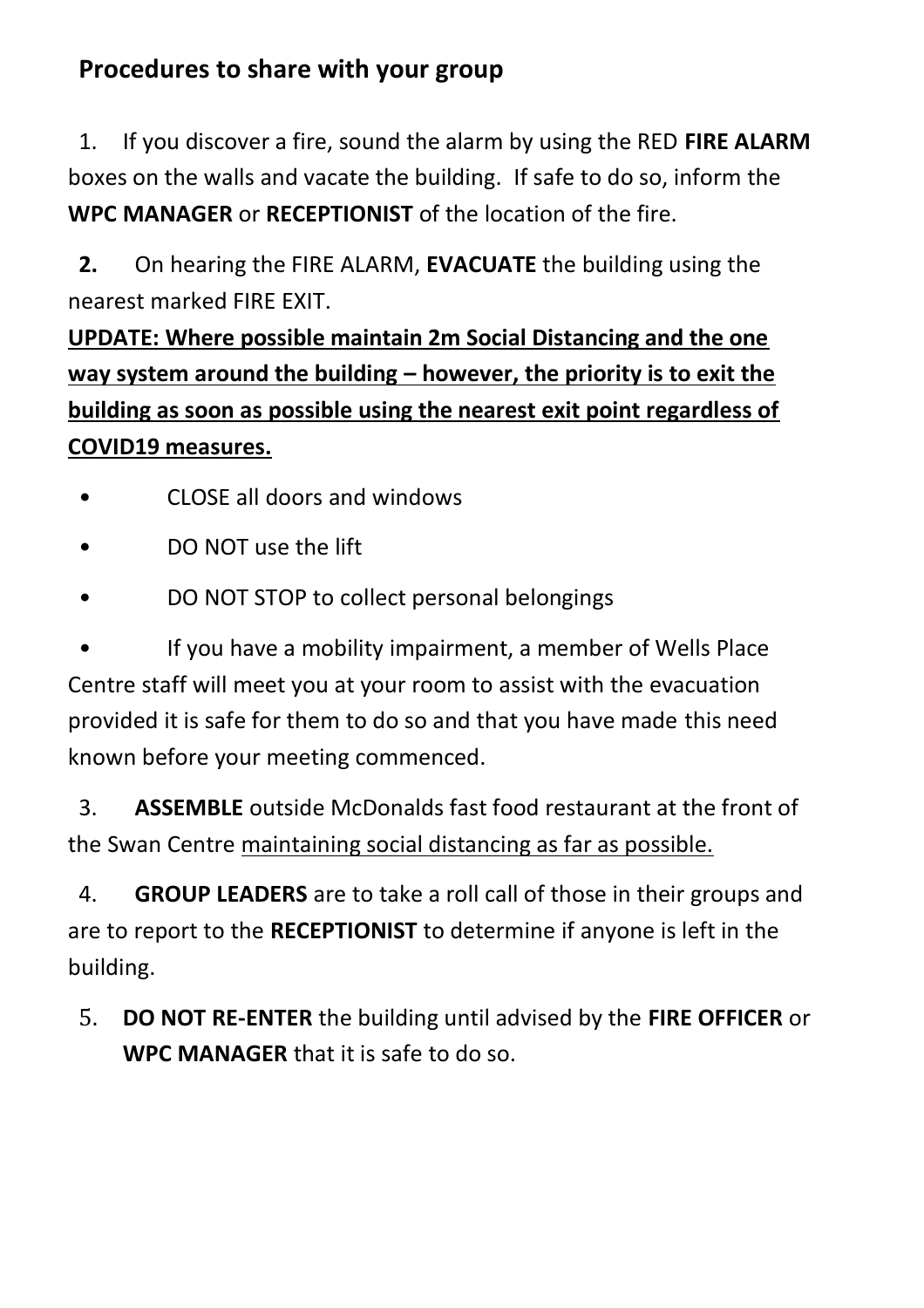### **GENERAL PEEPS**

## **EMERGENCY EVACUATION PROCEDURES MON-FRI 8.30AM TO 5PM**

Welcome to Wells Place Centre. This card is designed to provide you with information regarding the options available to you in the unlikely event of having to evacuate the building in an emergency situation. Please be assured that if we have organised a fire drill during your visit with us, you will be informed of this in advance and you will not be asked to evacuate the building unless you wish to do so. Please read the following options and indicate to either your group leader or to our receptionist, in confidence, which option you would prefer in the event of an emergency evacuation.

### **Your options**

- 1. If you feel able to walk down the stairs at your own pace or bump down the stairs on your bottom then we are happy for you to do so. For your own safety and the safety of other building users, please wait until the majority of other users have already descended the stairs. If you would need assistance with this, please indicate this to your group leader who will then nominate someone in your group to provide this assistance. A member of Wells Place Centre staff will also be available to assist should it be safe for them to do so. There is an evacuation chair at the bottom of the stairs which you can then use to get outside if needs be.
- 2. The building is equipped with Evac + evacuation chairs one on each floor. Wells Place Centre staff are trained in their operation. You need to be able to transfer yourself into the Evac + chair in order to use this means of evacuation.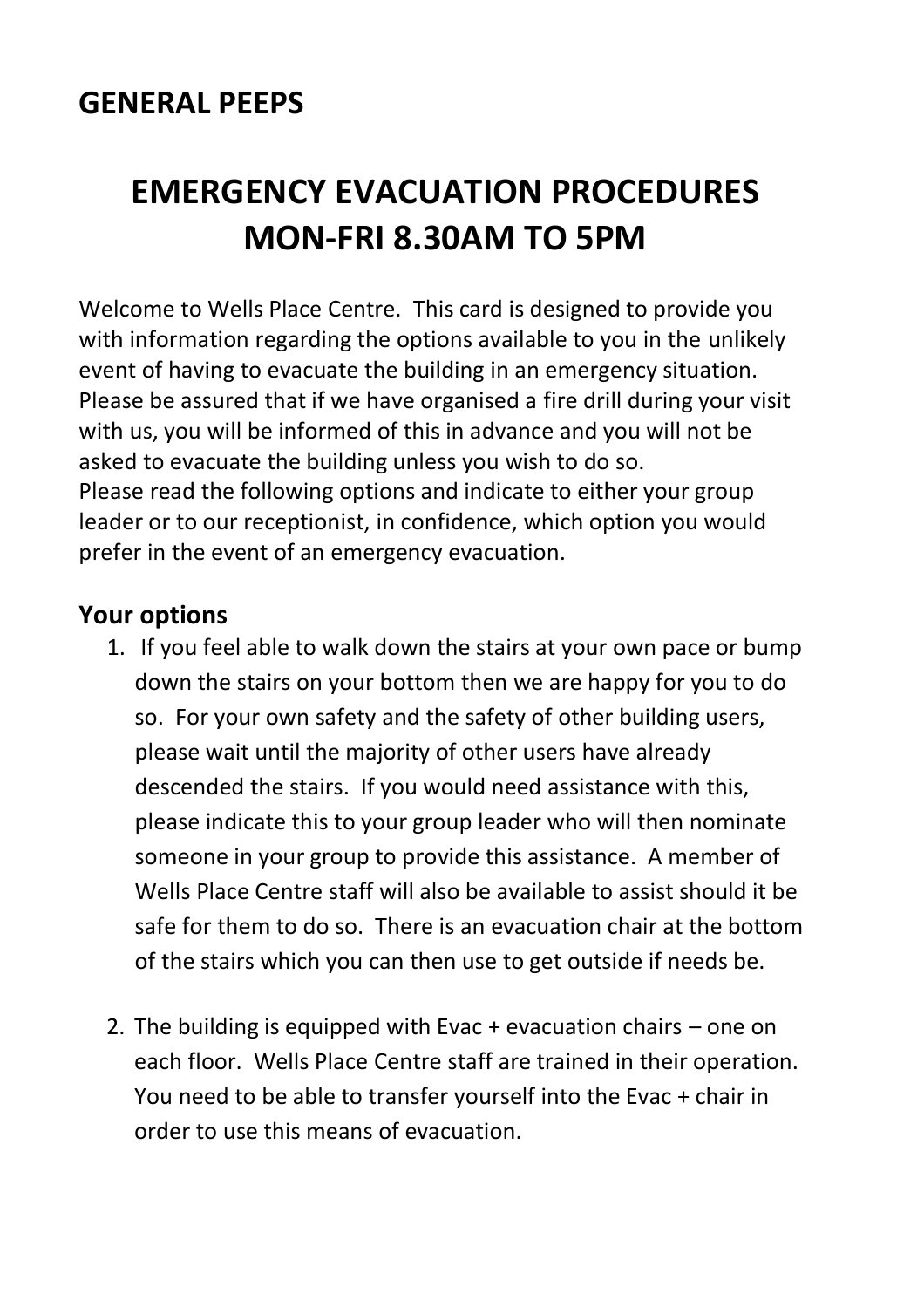3. If neither options 1 or 2 are suitable for you, then your meeting will need to take place on the ground floor. Unfortunately we cannot guarantee to have a room available. Whoever booked your meeting will have been informed of this at time of booking.

Once you or your group leader has informed our receptionist of your need for assistance to evacuate in the event of an emergency, a red card will be placed outside the door to your meeting room. This red card is for the benefit of Wells Place Centre staff so that the necessary assistance can reach you as quickly as possible.

Please do not hesitate to ask any questions regarding these options to our receptionist or centre manager.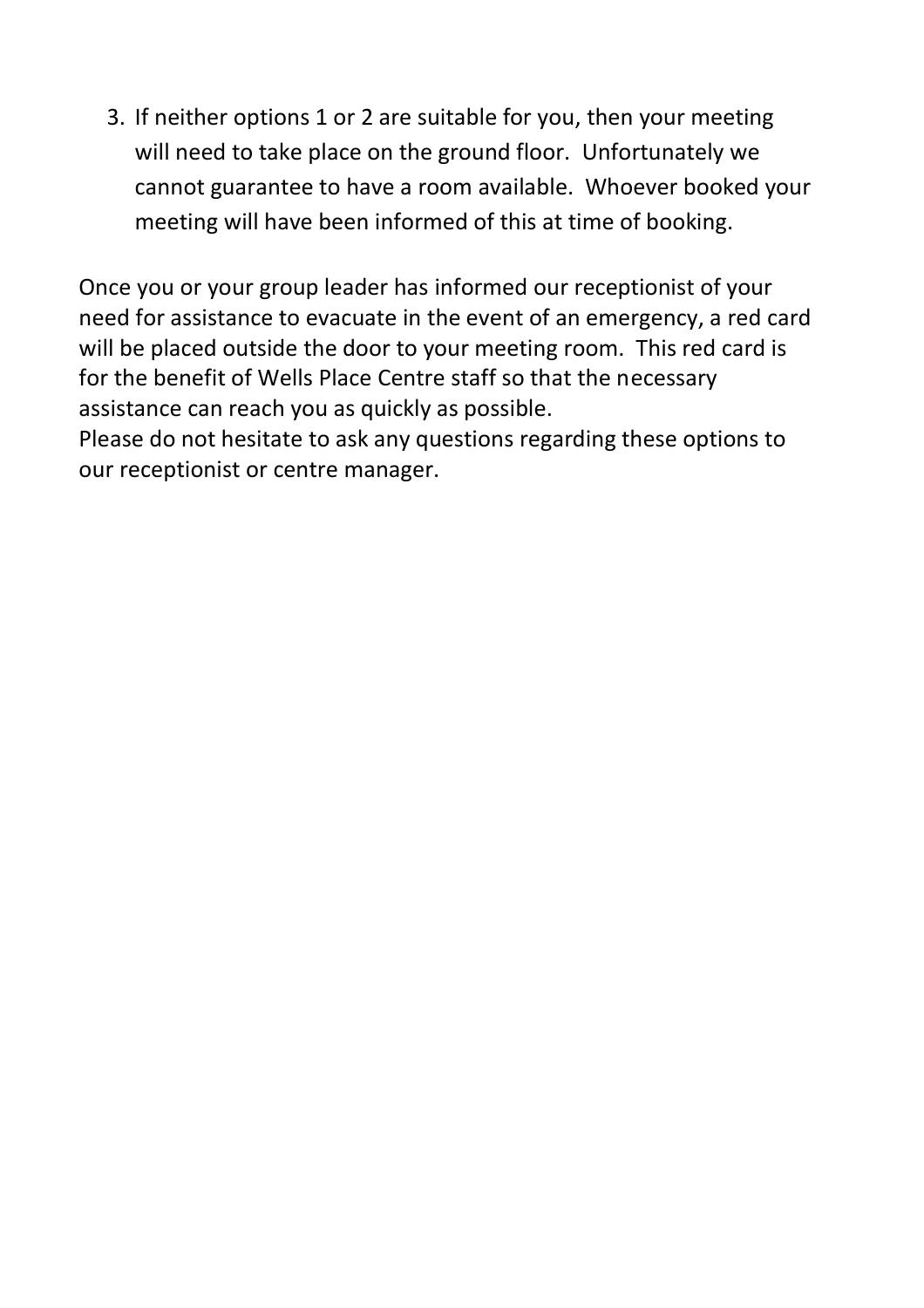#### **Standard Terms and Conditions of business.**

#### **1. Interpretation: The following meanings apply in this document.**

1.1 The '**Customer**' or '**User**' is any person, club, society, organisation or company using the amenities and/or facilities of the centre as

defined by section 12 of The Unfair Contract Terms Act 1977.

1.2 '**Terms & Conditions**' means the conditions, restrictions and benefits as laid out in this document, and other special conditions applied to a particular transaction.

1.3 '**The Supplier**', '**The Provider**', '**The Company**', or '**WPC**' is Wells Place Centre, Wells Place Centre is the trading name and a ministry of Eastleigh Baptist Church, a registered Christian charity.

#### 2 **General:**

2.1 These Terms & Conditions shall be deemed to be incorporated into all agreements, contracts, quotations and invoices of Wells Place Centre.

2.2 Any variation to these Terms & Conditions is inapplicable unless agreed in writing and signed by the chair of the Trading Management Team.

2.3 These Terms & Conditions shall not affect the Companies or the Customer statutory rights under English law.

2.4 The areas available for hire/use relate to the room(s) hired, entrance area, toilets, stairways, lift, and circulation space for the purpose of access.

2.5 Wells Place Centre reserve the right of entry to any part of the premises at all times for themselves or their authorised representatives.

2.6 Outside the agreed hire period, the Wells Place Centre is private property

#### **3. Price and Payment:**

3.1 Rates and Prices are subject to review and change without prior notice.

3.2 The Rate and Price charged will be those applicable at the time of use of the facilities, which may different from the rate applicable at the time of booking.

3.3 The company will take reasonable steps to inform customers of any price increases at least 21 days before they become effective.

3.4 Payment is requested by invoice following use of the facilities, to allow for any extra items onthe-day. However, Wells Place Centre reserve the right to require a deposit against charges or possible damage as it sees fit.

3.5 Payment is due on presentation of the invoice. Wells Place Centre is not a licensed credit agent and does not therefore offer credit terms.

3.6 Wells Place Centre reserve the right to suspend facilities for customers with outstanding invoices.

3.7 Wells Place Centre reserve the right to charge interest on overdue invoices (at up to 8% over Bank of England base rate)in accordance with The Late Payment of Commercial Debts (Interest) Act June 1998.

#### **4. Catering:**

4.1 To ensure Hygiene standards are maintained, only food supplied by Wells Place Centre can be consumed on the premises without prior consent in writing. However if individual room users wish to bring their own packed lunch, this is acceptable, provided it is consumed in the room booked. The use of outside caterers or the bulk purchase of food from other suppliers is not permitted without express permission in writing.

4.2 Only food and refreshments purchased in the Coffee Shop may be consumed in the Coffee Shop.

4.3 Customers are not permitted to bring kettles into the building for private use.

#### **5. Suppliers Obligations:**

5.1 Wells Place Centre will use its best endeavours to provide the facilities advertised with reasonable skill and care, and to a reasonable standard.

5.2 Wells Place Centre will use its best endeavours to ensure the centre is operated in a safe manner and will comply with all the appropriate and necessary Health and Safety requirements. 5.3 Wells Place Centre accepts responsibility for ensuring all equipment supplied or made available for use by the centre is correctly maintained and free from known defect.

5.4 Wells Place Centre will ensure that the premises are adequately insured.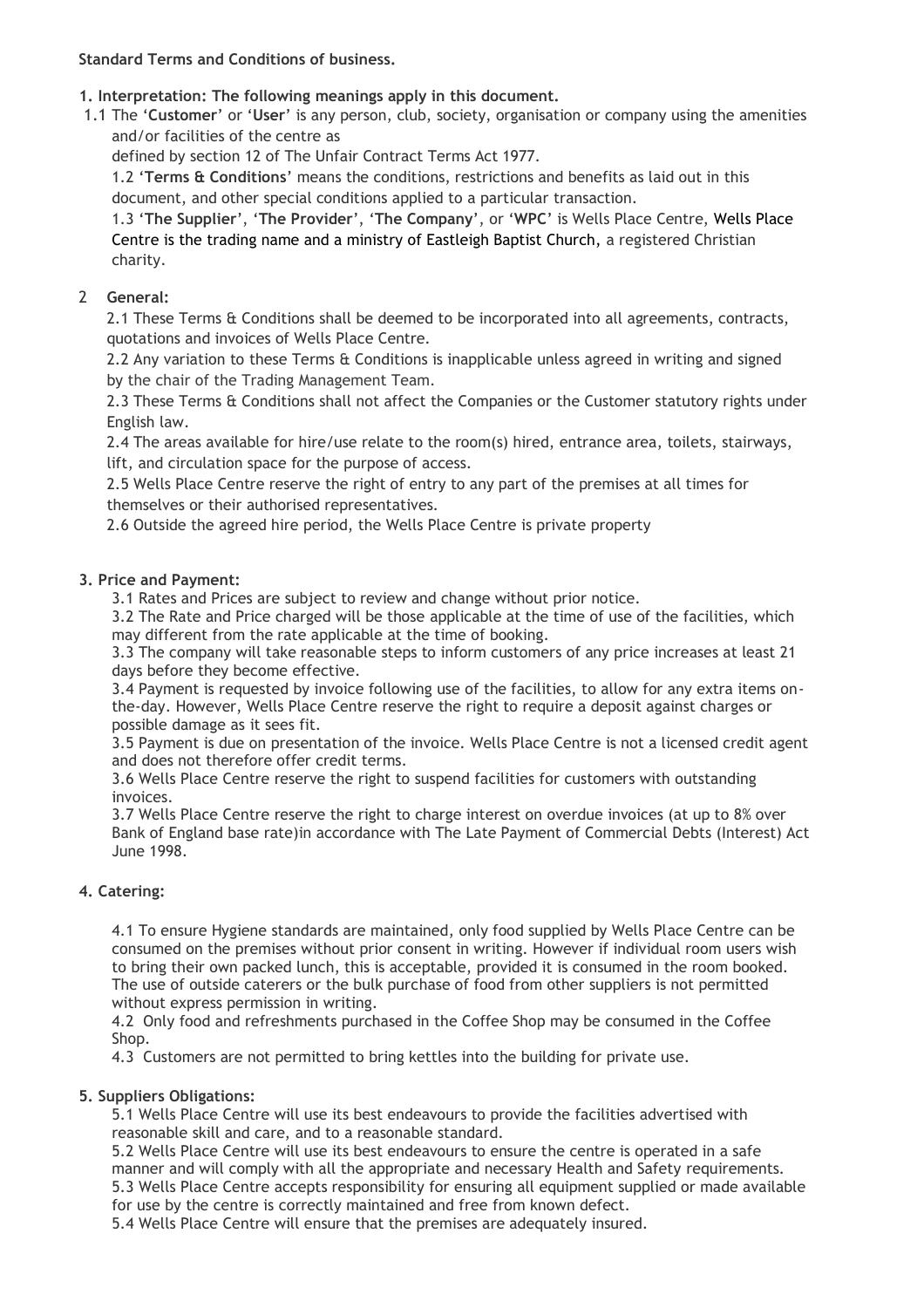**6. Customer Obligations:** To enable Wells Place Centre to meet its obligations and for the reasonable enjoyment of all customers:-

6.1 The Customer shall not sublet the hired space and associated areas as defined in 2.4 above, nor seek to assign the benefits or burden of the agreement to third parties.

6.2 The Customer shall vacate the hired space by the end of the agreed time.

6.3 The Customer will be responsible for the behaviour of persons within their group in the use of the areas of hire and associated facilities as defined in 2.4 above.

6.4 The Customer shall not allow interference to the quiet enjoyment of other users of the centre to occur.

6.5 The Customer shall not allow:- alcohol, drugs (other than prescription), knives and other offensive weapons, explosives or any type of pyrotechnic devices, or any illegal substances, to be brought into the centre, unless prior written consent has been obtained.

6.6 Where appropriate, the Customer will ensure they have an appropriate vulnerable person policy in place (covering adults and children where appropriate)and if requested supply a copy of that policy to Wells Place Centre CIC. The care of vulnerable persons, remain at all times the responsibility of the leader of the group they are part of.

6.7 The Customer undertakes not to allow:- Smoking on the premises in accordance with current legislation. Gambling with the exception of raffles or draws for charitable purposes.

6.8 The Customer also undertakes to be:-

Tampering with the equipment or fabric of the centre.

Responsible for any damage to the fabric of the centre or equipment during use. Responsible for any loss, damage or injury to persons within or outside their group while undertaking activities under their control.

Responsible for any consequential loss due to damage caused to the centre.

6.9 The Customer undertakes to adhere to and inform their group at the start of each meeting the procedures to be followed in an emergency evacuation as detailed to them in the card they receive on arrival at the Centre (copy available on request).

6.10 On emergency evacuation, the Customer undertakes to ensure that all group members have exited their room and are making their way outside. The Customer will take particular care to ensure any sight or hearing impaired members of the group are given the necessary assistance by other group members to safely evacuate. During the hours 8.30am–5pm Monday–Friday,Wells Place Centre staff will assist with the evacuation of mobility impaired users on the 1st or 2nd floors using the evacuation method chosen by that person on arrival. The Customer will ensure that someone from the group is available to assist the Wells Place Centre staff member with the evacuation of any mobility impaired user. The Customer will note that outside of these hours mobility impaired users cannot be evacuated using our Evacuation Chairs unless there is someone in the Customer's group who is a trained user of these chairs (training can be given by a member of Wells Place Centre staff if organised in advance). Therefore if the mobility impaired user cannot get down the stairs themselves a meeting room must be booked on the ground floor.

6.11 The Customer will inform Wells Place Centre staff before confirmation of booking if more than two mobility users are known to be part of the group. Wells Place Centre accept that this information is not always known in advance.

6.12 Any equipment taken into the building by customers must have a valid PAT Certificate and this must be presented to the receptionist on arrival.

#### **COVID19 Prevention:**

6.13. It is the responsibility of each hirer to inform all members of their group not to attend if they or anyone from their household is displaying the symptoms of COVID 19 no matter how mild. 6.14 Counselling. It is the counsellers' sole responsibility to make sure that the room is cleaned between each counselling client in their session and that any (contaminated) waste such as gloves, masks, etc. are taken home and disposed of responsibly.

6.15 If the customer or any person in his/her group feels ill with the symptoms of COVID19 he/she must leave the building immediately. If use of the washroom is required the disabled washroom on the 1st floor ONLY is to be used for such purposes. Wells Place Centre must be informed immediately and the customer must follow this up with an email to info@wellsplace.org.uk.

6.16 All group leaders are required to keep a register and contact details of delegates for'Track & Trace' purposes.

#### **7. Limitation of Liability and Force Majeure:**

7.1 Nothing in these Terms & Conditions shall limit or exclude either party's liability for:- death or personal injury; fraud or for any sort of liability that by law cannot be limited or excluded; any loss or damage caused by deliberate unlawful action or negligence.

7.2 Wells Place Centre will not be liable in any way for loss, damage or theft to clothing, jewellery,